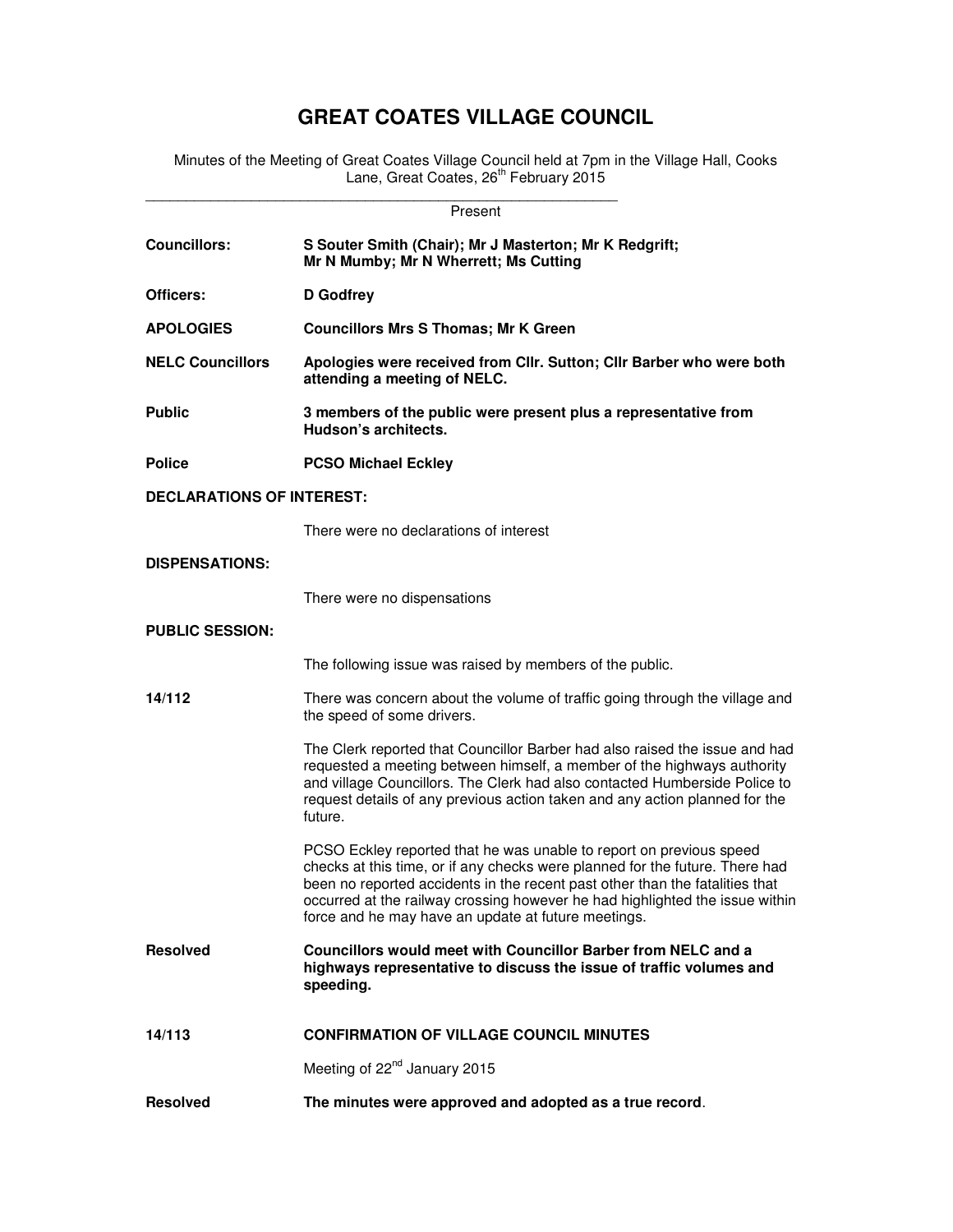## **14/114 APPROVE AND ADOPT THE MINUTES OF STANDING COMMITTEES OF THE COUNCIL.**

There were none

#### **14/115 REPORTS BY UNITARY COUNCILLORS**

In the absence of the unitary Councillors the Clerk reported that he had received updates from Councillors Barber and Sutton regarding the dumping of rubbish in Great Coates bins not being emptied and polystyrene boxes in the dykes which could lead to flooding.

 The Operations and team managers' from NELC Doughty Road depot had directed staff to attend the areas of concern and removed the reported refuse and spoken to the factory management about the polystyrene boxes. They had reported the areas were now cleaned and they gave assurances they would continue to monitor the situation.

#### **14/116 REPORTS FROM HUMBERSIDE POLICE**

PCSO Eckley from Freshney Neighbourhood Policing Team reported that there had been 3 crimes reported to the force during the period 1 January to 26 February 2015. These were a Burglary to a garage overnight, damage to a fence and theft from a motor vehicle.

He advised that that the force was going through reorganisation and as yet he was unaware of what affect this would have on the policing teams in the future. He gave details of the current contacts for Freshney ward and advised that the team was available to any member of the public who wanted to report issues of concern.

Contact details for the Freshney team are as follows: Police Constable 2419 Anderson Paul.anderson@humberside.pnn.police.uk PCSO 7535 Mike Eckley Michael.eckley@humberside.pnn.police.uk PCSO 7714 Steph Widgery Stephanie.widgery@humberside.pnn.police.uk

Members of the public are reminded that the non emergency number for Police is now 101

## **14/117 WAR MEMORIAL**

 The representative from Hodson's architects reported on the position to date and produced visuals to assist in the decision process.

A member of the public raised concerns about the proposal to have a seating area and the design of the hedge as it was felt that it would encourage youths to congregate and there would be insufficient space for attendees on Remembrance Day. It was proposed that the area should be semi circular to allow more room for attendees.

A discussion took place around the proposal it was proposed that option 2 with a semi circular fence and no seat be adopted.

**Resolved** Option 2 as proposed be adopted Hodson's to produce a further visual and calculate the number of people the area could accommodate.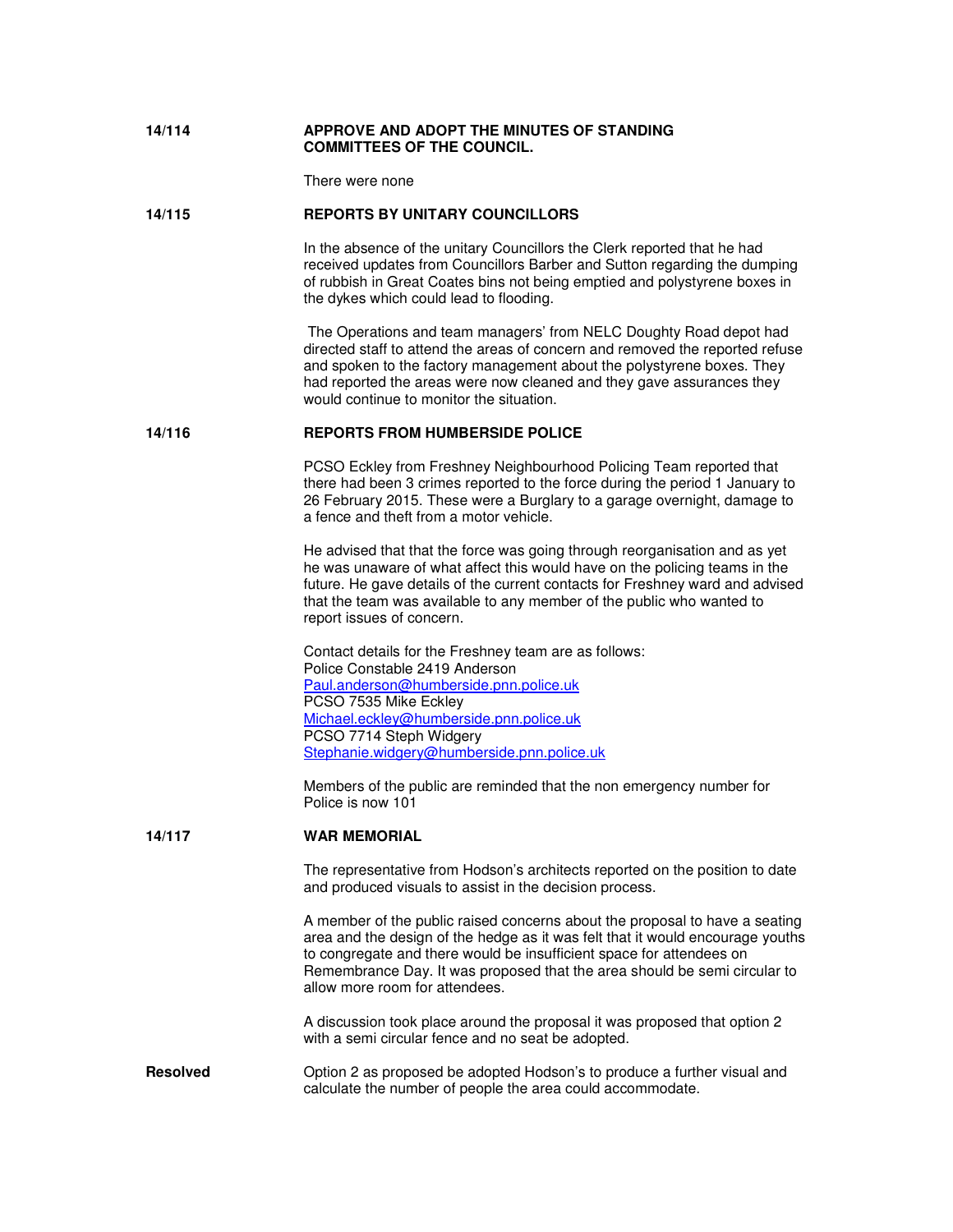## **14/118 PLANNING APPLICATIONS**

The planning application DM/0051/15?FUL which was available for public viewing at the meeting submitted by Novartis, Moody Lane, Grimsby relating to the removal of soil for treatment on site and returned to the excavated area was discussed.

**Resolved T**hat the Clerk advise NELC Planning that there were no objections raised.

# **14/119 REPORT ON HALL REPAIRS**

Cllr Masterton reported he has been liaising with relevant parties, the planned works had been completed however there were still outstanding planning issues which included the violations in respect of the wild flowers and the gravel at the entrance to the car park.

#### **14/120 FINANCE REPORT**

#### **(i) Finance Report**

Great The Clerk submitted a report to Council outlining the estimated financial situation at the year end this indicated approximately a £10,000 surplus against the budget for 2014/15 to be held in reserve, this was against the previously notified overspend predicted of £5,000.

The Clerk made a number of recommendations in the report concerning the village hall which was generating income above that expected and all indications were this would continue into the next financial year these included:

a. An increase in hours for the caretakers as they were exceeding their agreed hours due to the number of bookings now being taken, this amounted to an additional 2 hours in total per week (8 hours per month). b. That one of the caretakers to be paid an additional hour per week between

the period  $1<sup>st</sup>$  April and  $30<sup>th</sup>$  September for ground maintenance this included cutting the grass around the hall, this would also entail the purchase of a lawnmower for the village hall.

c. That approval is given for a temporary member of staff subject to Personnel Committee approval to provide cover in the case of sickness and leave in the event that the remaining caretaker is unable to cover any absence.

A discussion took place regarding the report and it was proposed by the chair that the staff matters be remitted to the Personnel Committee for decision, this included the issue of outstanding contracts for the Caretakers which should reflect the Bank Holiday working arrangements.

### **Resolved A meeting of the Personnel Committee be convened to discuss the proposals and report back to the full Council**

(ii) Village Hall hire rates Bank Holidays

This Clerk advised that staff were entitled to take leave on Bank Holidays and this did affect the availability of the hall for hire and he was already receiving enquires for bookings on Bank Holidays. He requested that hire rates for Bank Holiday working be reviewed.